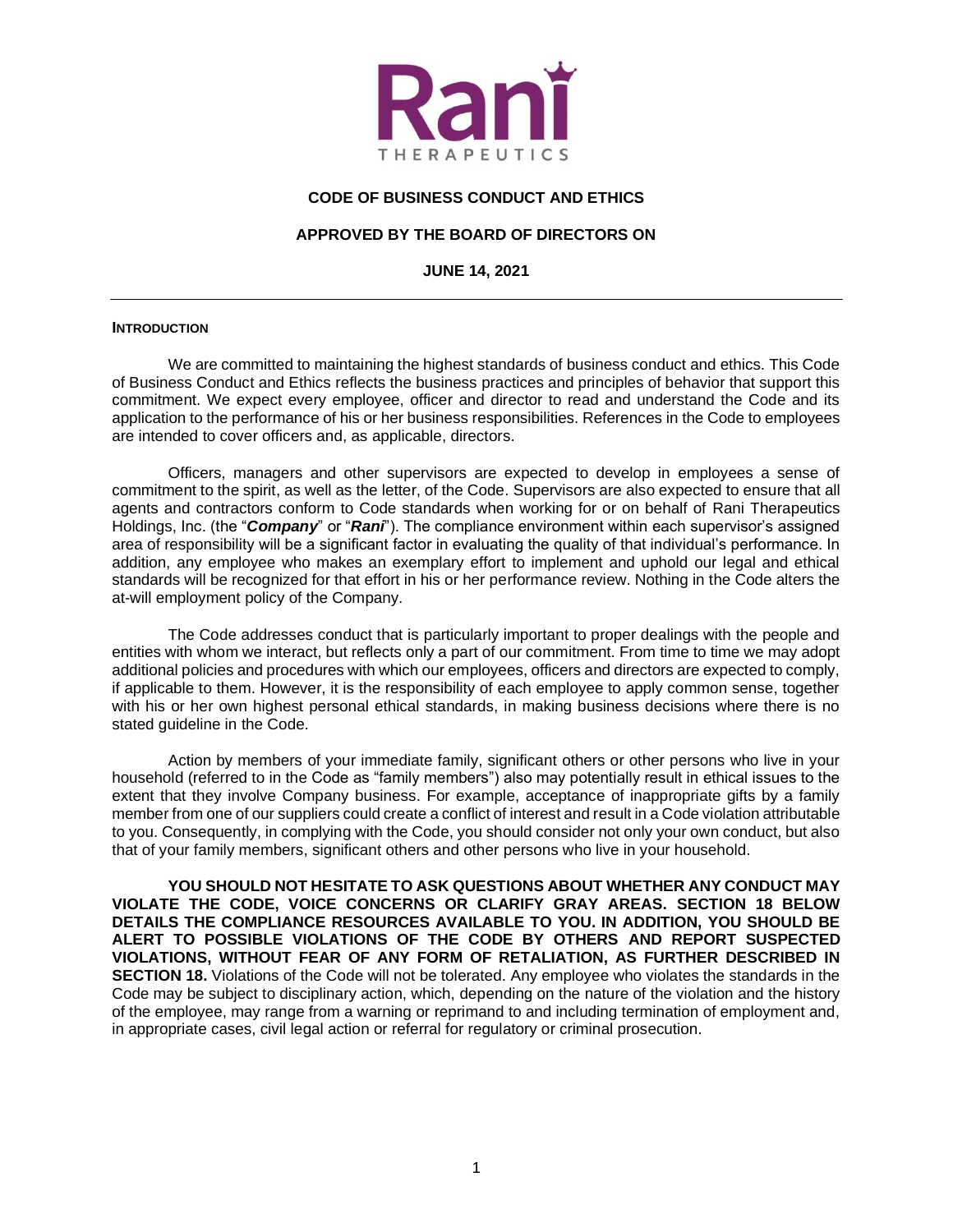## **1. Honest and Ethical Conduct**

It is the policy of the Company to promote high standards of integrity by conducting our affairs in an honest and ethical manner. The integrity and reputation of the Company depends on the honesty, fairness and integrity brought to the job by each person associated with us. Unyielding personal integrity is the foundation of corporate integrity.

# **2. Legal Compliance**

Obeying the law, both in letter and in spirit, is the foundation of this Code. Our success depends upon each employee's operating within legal guidelines and cooperating with local, national and international authorities. We expect employees to understand the legal and regulatory requirements applicable to their business units and areas of responsibility. We hold periodic training sessions to ensure that all employees comply with the relevant laws, rules and regulations associated with their employment, including laws prohibiting insider trading (which are discussed in further detail in Section 3 below). While we do not expect you to memorize every detail of these laws, rules and regulations, we want you to be able to determine when to seek advice from others. If you do have a question in the area of legal compliance, it is important that you not hesitate to seek answers from your supervisor or the Chief Compliance Officer (as further described in Section 18).

Disregard of the law will not be tolerated. Violation of domestic or foreign laws, rules and regulations may subject an individual, as well as the Company, to civil and/or criminal penalties. You should be aware that conduct and records, including emails, are subject to internal and external audits and to discovery by third parties in the event of a government investigation or civil litigation. It is in everyone's best interests to know and comply with our legal obligations.

# **3. Insider Trading**

Employees who have access to confidential (or "inside") information are not permitted to use or share that information for stock trading purposes or for any other purpose except to conduct our business. All non-public information about the Company or about companies with which we do business is considered confidential information. To use material non-public information in connection with buying or selling securities, including "tipping" others who might make an investment decision on the basis of this information, is not only unethical, it is illegal. Employees must exercise the utmost care when handling material inside information. Please refer to the Company's Insider Trading Policy for more detailed information.

## **4. International Business Laws**

Our employees are expected to comply with the applicable laws in all countries to which they travel, in which they operate and where we otherwise do business, including laws prohibiting bribery, corruption or the conduct of business with specified individuals, companies or countries. The fact that, in some countries, certain laws are not enforced or that violation of those laws is not subject to public criticism will not be accepted as an excuse for noncompliance. In addition, we expect employees to comply with U.S. laws, rules and regulations governing the conduct of business by its citizens and corporations outside the U.S.

These U.S. laws, rules and regulations, which extend to all our activities outside the U.S., include:

- (a) The Foreign Corrupt Practices Act, which prohibits directly or indirectly giving anything of value to a government official to obtain or retain business or favorable treatment and requires the maintenance of accurate books of account, with all company transactions being properly recorded;
- (b) U.S. Embargoes, which generally prohibit U.S. companies, their subsidiaries and their employees from doing business with countries, or traveling to, subject to sanctions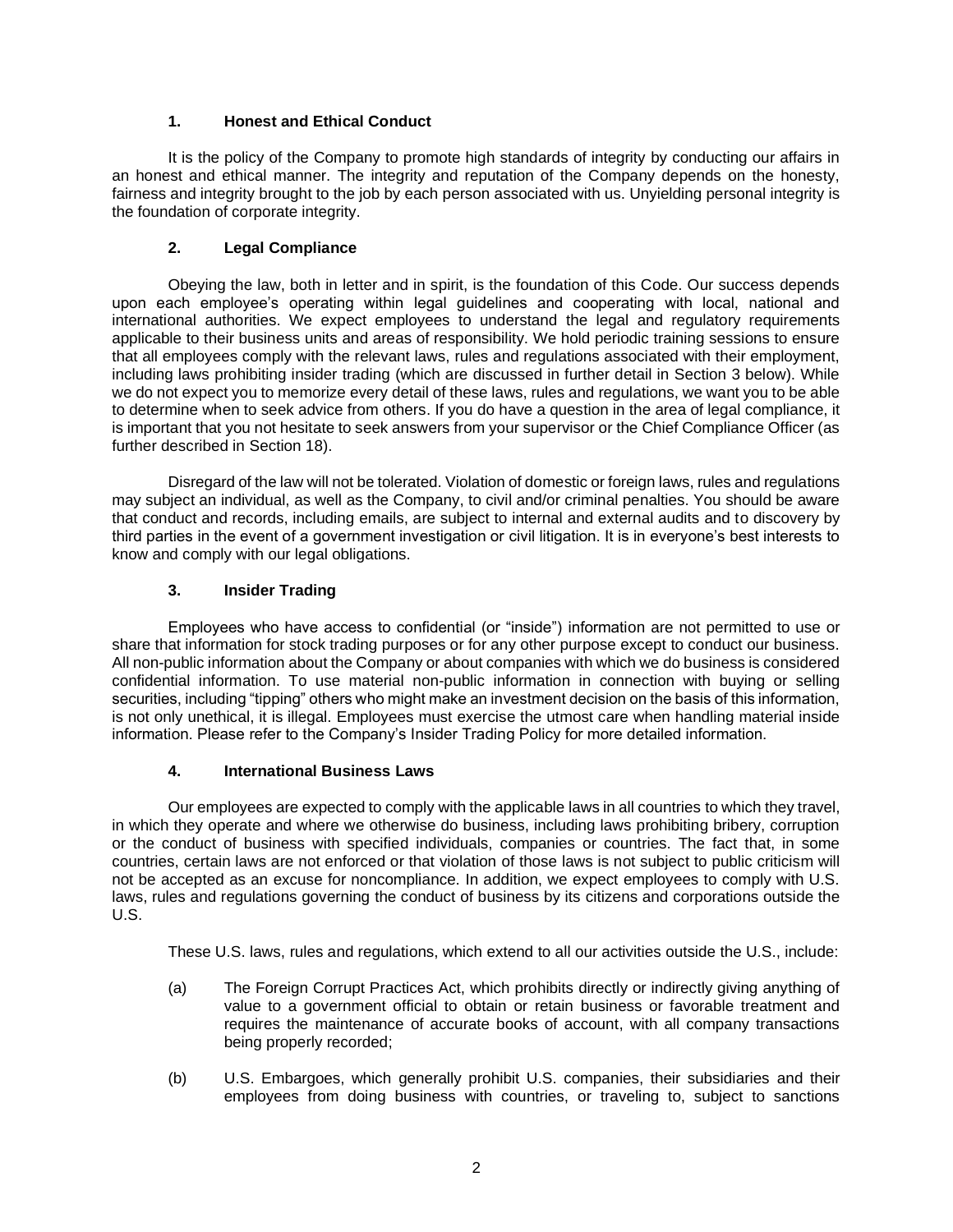imposed by the U.S. government (currently, Cuba, Iran, North Korea, Sudan, Syria and the Crimea Region of Ukraine), as well as specific companies and individuals identified on lists published by the U.S. Treasury Department;

- (c) U.S. Export Controls, which restrict exports from the U.S. and re-exports from other countries of goods, software and technology to many countries, and prohibits transfers of U.S.-origin items to denied persons and entities; and
- (d) Antiboycott Regulations, which prohibit U.S. companies from taking any action that has the effect of furthering or supporting a restrictive trade practice or boycott imposed by a foreign country against a country friendly to the U.S. or against any U.S. person.

If you have a question as to whether an activity is restricted or prohibited, seek assistance before taking any action, including giving any verbal assurances that might be regulated by international laws. Please refer to the Company's Anti-Corruption Policy for more detailed information.

#### **5. Antitrust**

Antitrust laws are designed to protect the competitive process. These laws are based on the premise that the public interest is best served by vigorous competition and will suffer from illegal agreements or collusion among competitors. Antitrust laws generally prohibit:

- (a) agreements, formal or informal, with competitors that harm competition or customers, including price fixing and allocations of customers, territories or contracts;
- (b) agreements, formal or informal, that establish or fix the price at which a customer may resell a product; and
- (c) the acquisition or maintenance of a monopoly or attempted monopoly through anticompetitive conduct.

Certain kinds of information, such as pricing, production and inventory, should not be exchanged with competitors, regardless of how innocent or casual the exchange may be and regardless of the setting, whether business or social.

Antitrust laws impose severe penalties for certain types of violations, including criminal penalties and potential fines and damages of millions of dollars, which may be tripled under certain circumstances. Understanding the requirements of antitrust and unfair competition laws of the various jurisdictions where we do business can be difficult, and you are urged to seek assistance from your supervisor or the Chief Compliance Officer whenever you have a question relating to these laws.

### **6. Environmental Compliance**

Federal law imposes criminal liability on any person or company that contaminates the environment with any hazardous substance that could cause injury to the community or environment. Violation of environmental laws can involve monetary fines and imprisonment. We expect employees to comply with all applicable environmental laws.

It is our policy to conduct our business in an environmentally responsible way that minimizes environmental impacts. We are committed to minimizing and, if practicable, eliminating the use of any substance or material that may cause environmental damage, reducing waste generation and disposing of all waste through safe and responsible methods, minimizing environmental risks by employing safe technologies and operating procedures, and being prepared to respond appropriately to accidents and emergencies.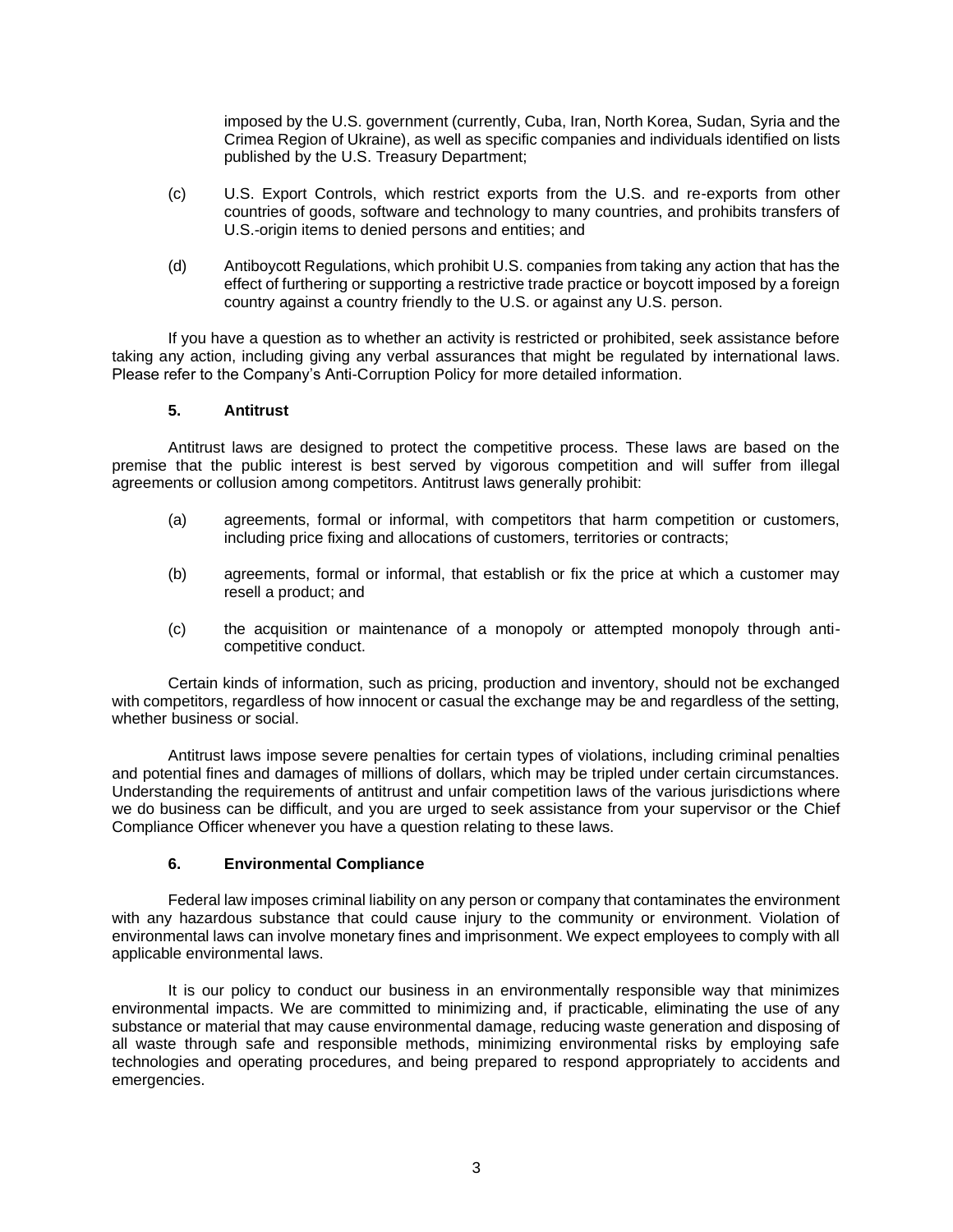#### **7. Conflicts of Interest**

We respect the rights of our employees to manage their personal affairs and investments and do not wish to impinge on their personal lives. At the same time, employees should avoid conflicts of interest that occur when their personal interests may interfere in any way with the performance of their duties or the best interests of the Company. A conflicting personal interest could result from an expectation of personal gain now or in the future or from a need to satisfy a prior or concurrent personal obligation. We expect our employees to be free from influences that conflict with the best interests of the Company or might deprive the Company their undivided loyalty in business dealings. Even the appearance of a conflict of interest where none actually exists can be damaging and should be avoided. Whether or not a conflict of interest exists or will exist can be unclear. Conflicts of interest are prohibited unless specifically authorized as described below.

If you have any questions about a potential conflict or if you become aware of an actual or potential conflict, and you are not an officer or director of the Company, you should discuss the matter with your supervisor or the Chief Compliance Officer. Supervisors may not authorize conflict of interest matters or make determinations as to whether a problematic conflict of interest exists without first seeking the approval of the Chief Compliance Officer and providing the Chief Compliance Officer with a written description of the activity. If the supervisor is involved in the potential or actual conflict, you should discuss the matter directly with the Chief Compliance Officer. Officers and directors may seek authorizations and determinations from the Company's Nominating and Corporate Governance Committee. Factors that may be considered in evaluating a potential conflict of interest are, among others:

- (a) whether it may interfere with the employee's job performance, responsibilities or morale;
- (b) whether the employee has access to confidential information;
- (c) whether it may interfere with the job performance, responsibilities or morale of others within the organization;
- (d) any potential adverse or beneficial impact on our business;
- (e) any potential adverse or beneficial impact on our relationships with our customers or suppliers or other service providers;
- (f) whether it would enhance or support a competitor's position;
- (g) the extent to which it would result in financial or other benefit (direct or indirect) to the employee;
- (h) the extent to which it would result in financial or other benefit (direct or indirect) to one of our customers, suppliers or other service providers; and
- (i) the extent to which it would appear improper to an outside observer.

Although no list can include every possible situation in which a conflict of interest could arise, the following are examples of situations that may, depending on the facts and circumstances, involve problematic conflicts of interests:

(a) Employment by (including consulting for) or service on the board of a competitor, customer or supplier or other service provider. Activity that enhances or supports the position of a competitor to the detriment of the Company is prohibited, including employment by or service on the board of a competitor. Employment by or service on the board of a customer or supplier or other service provider is generally discouraged and you must seek authorization in advance if you plan to take such a position.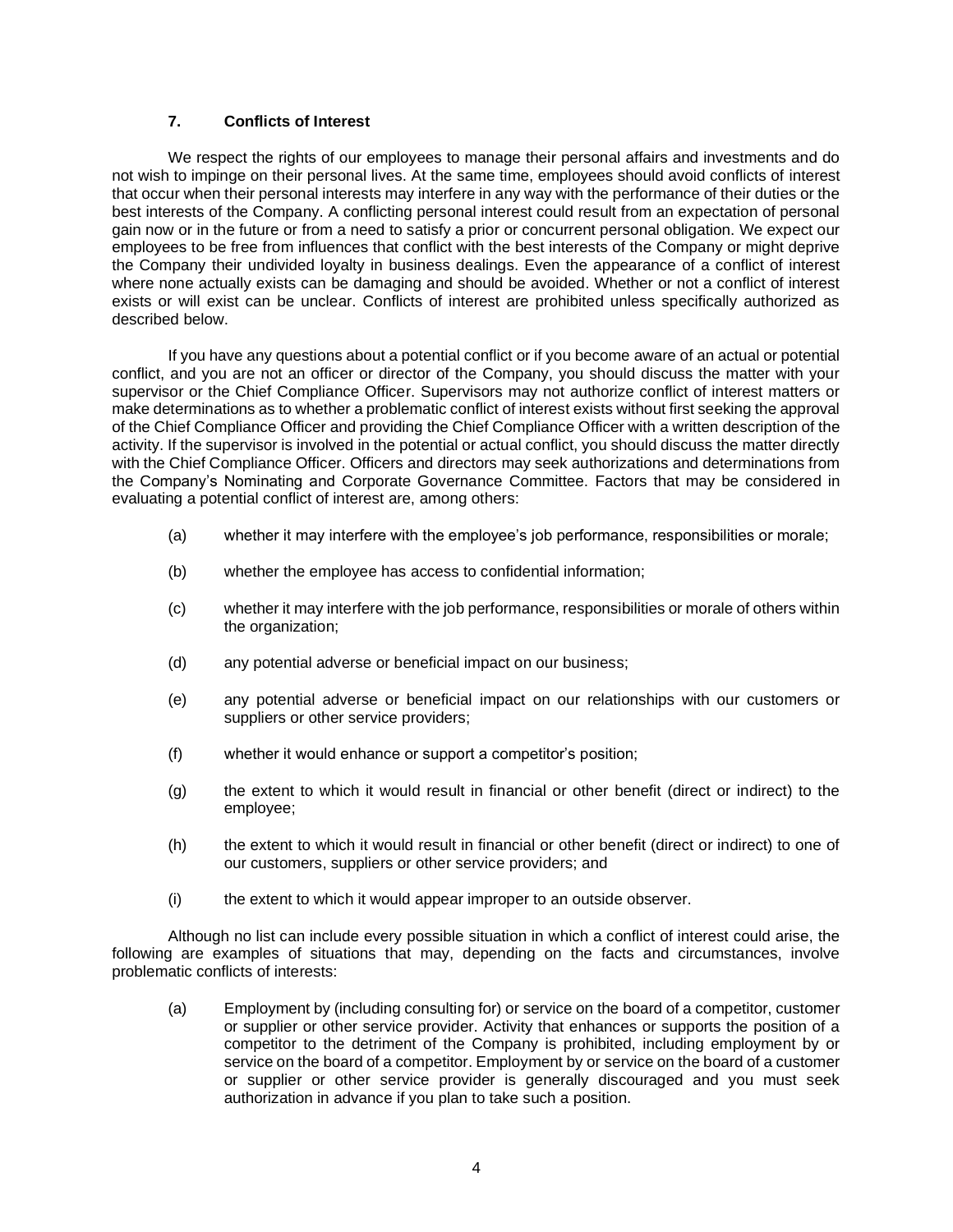- (b) Owning, directly or indirectly, a significant financial interest in any entity that does business, seeks to do business or competes with us. In addition to the factors described above, persons evaluating ownership in other entities for conflicts of interest will consider the size and nature of the investment; the nature of the relationship between the other entity and the Company; the employee's access to confidential information and the employee's ability to influence Company decisions. If you would like to acquire a financial interest of that kind, you must seek approval in advance.
- (c) Soliciting or accepting gifts, favors, loans or preferential treatment from any person or entity that does business or seeks to do business with us. See Section 11 for further discussion of the issues involved in this type of conflict.
- (d) Soliciting contributions to any charity or for any political candidate from any person or entity that does business or seeks to do business with us.
- (e) Taking personal advantage of corporate opportunities. See Section 8 for further discussion of the issues involved in this type of conflict.
- (f) Moonlighting without permission.
- (g) Conducting our business transactions with your family member or a business in which you have a significant financial interest. Material related-party transactions approved by the Audit Committee and involving any executive officer or director will be publicly disclosed as required by applicable laws and regulations in keeping with the Company's Related Persons Transactions Policy.
- (h) Exercising supervisory or other authority on behalf of the Company over a co-worker who is also a family member. The employee's supervisor and/or the Chief Compliance Officer will consult with the Human Resources department to assess the advisability of reassignment.

Loans to, or guarantees of obligations of, employees or their family members by the Company could constitute an improper personal benefit to the recipients of these loans or guarantees, depending on the facts and circumstances. Some loans are expressly prohibited by law and applicable law requires that our Board of Directors approve all loans and guarantees to employees. As a result, all loans and guarantees by the Company must be approved in advance by the Board of Directors after recommendation of the Board's Nominating and Corporate Governance Committee.

#### **8. Corporate Opportunities**

You may not take personal advantage of opportunities for the Company that are presented to you or discovered by you as a result of your position with us or through your use of corporate property or information, unless authorized by your supervisor, the Chief Compliance Officer or the Audit Committee, as described in Section 7 above. Even opportunities that are acquired privately by you may be questionable if they are related to our existing or proposed lines of business. Significant participation in an investment or outside business opportunity that is directly related to our lines of business must be pre-approved. You may not use your position with us or corporate property or information for improper personal gain, nor should you compete with us in any way.

### **9. Maintenance of Corporate Books, Records, Documents and Accounts; Financial Integrity; Public Reporting**

The integrity of our records and public disclosure depends upon the validity, accuracy and completeness of the information supporting the entries to our books of account. Therefore, our corporate and business records should be completed accurately and honestly. The making of false or misleading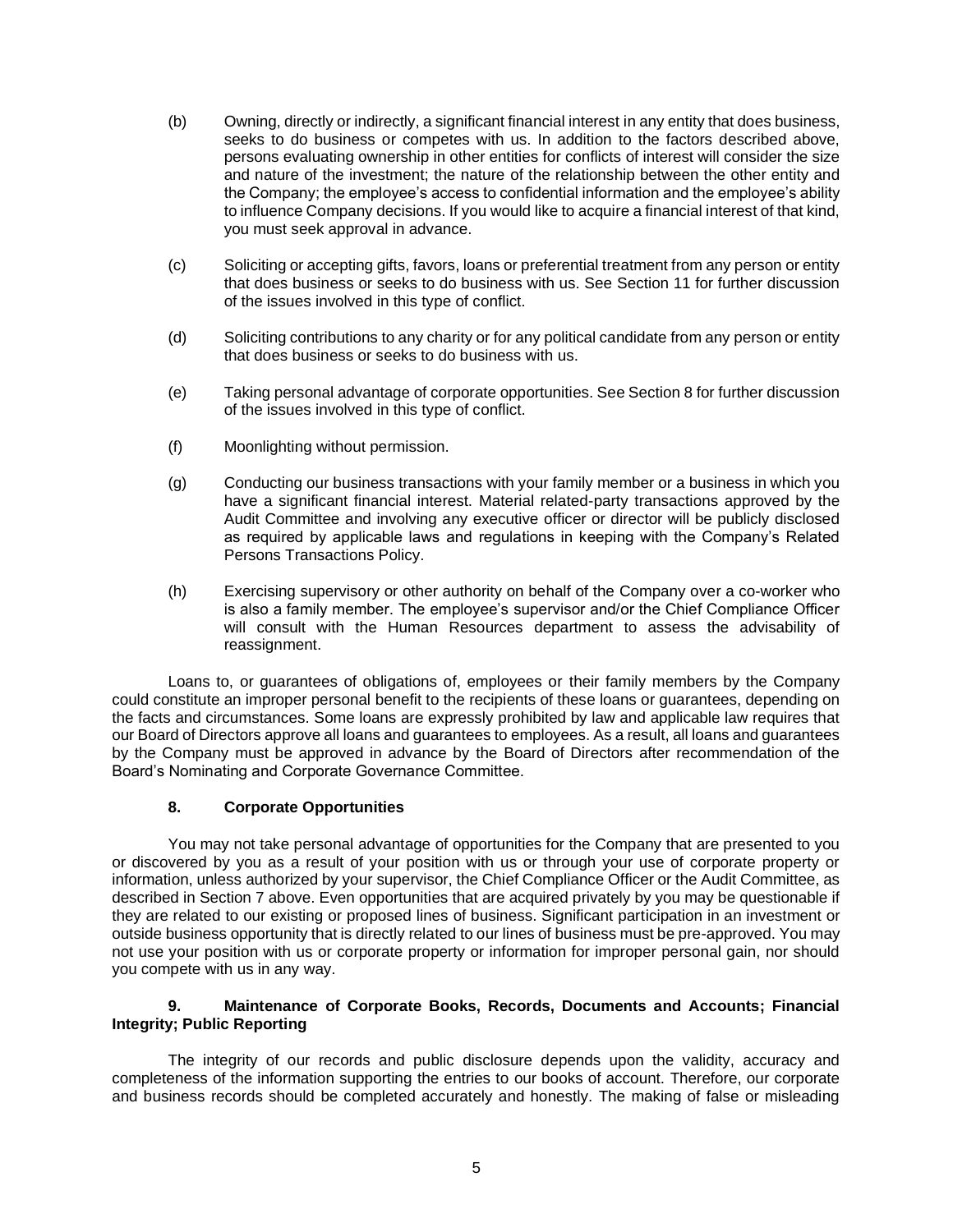entries, whether they relate to financial results or test results, is strictly prohibited. Our records serve as a basis for managing our business and are important in meeting our obligations to customers, suppliers, creditors, employees and others with whom we do business. As a result, it is important that our books, records and accounts accurately and fairly reflect, in reasonable detail, our assets, liabilities, revenues, costs and expenses, as well as all transactions and changes in assets and liabilities. We require that:

- (a) no entry be made in our books and records that intentionally hides or disguises the nature of any transaction or of any of our liabilities or misclassifies any transactions as to accounts or accounting periods;
- (b) transactions be supported by appropriate documentation;
- (c) the terms of sales and other commercial transactions be reflected accurately in the documentation for those transactions and all such documentation be reflected accurately in our books and records;
- (d) employees comply with our system of internal controls; and
- (e) no cash or other assets be maintained for any purpose in any unrecorded or "off-the-books" fund.

Our accounting records are also relied upon to produce reports for our management, stockholders and creditors, as well as for governmental agencies. In particular, we rely upon our accounting and other business and corporate records in preparing the periodic and current reports that we file with the SEC. Securities laws require that these reports provide full, fair, accurate, timely and understandable disclosure and fairly present our financial condition and results of operations. Employees who collect, provide or analyze information for or otherwise contribute in any way in preparing or verifying these reports should strive to ensure that our financial disclosure is accurate and transparent and that our reports contain all of the information about the Company that would be important to enable stockholders and potential investors to assess the soundness and risks of our business and finances and the quality and integrity of our accounting and disclosures. In addition:

- (a) no employee may take or authorize any action that would intentionally cause our financial records or financial disclosure to fail to comply with generally accepted accounting principles, the rules and regulations of the SEC or other applicable laws, rules and regulations;
- (b) all employees must cooperate fully with our Finance and Accounting Department, as well as our independent public accountants and counsel, respond to their questions with candor and provide them with complete and accurate information to help ensure that our books and records, as well as our reports filed with the SEC, are accurate and complete; and
- (c) no employee should knowingly make (or cause or encourage any other person to make) any false or misleading statement in any of our reports filed with the SEC or knowingly omit (or cause or encourage any other person to omit) any information necessary to make the disclosure in any of our reports accurate in all material respects.

Any employee who becomes aware of any departure from these standards has a responsibility to report his or her knowledge promptly to a supervisor, the Chief Compliance Officer, the Audit Committee of the Board or one of the other compliance resources described in Section 18 or in accordance with the provisions of the Company's Whistleblower Policy on reporting complaints regarding accounting and auditing matters.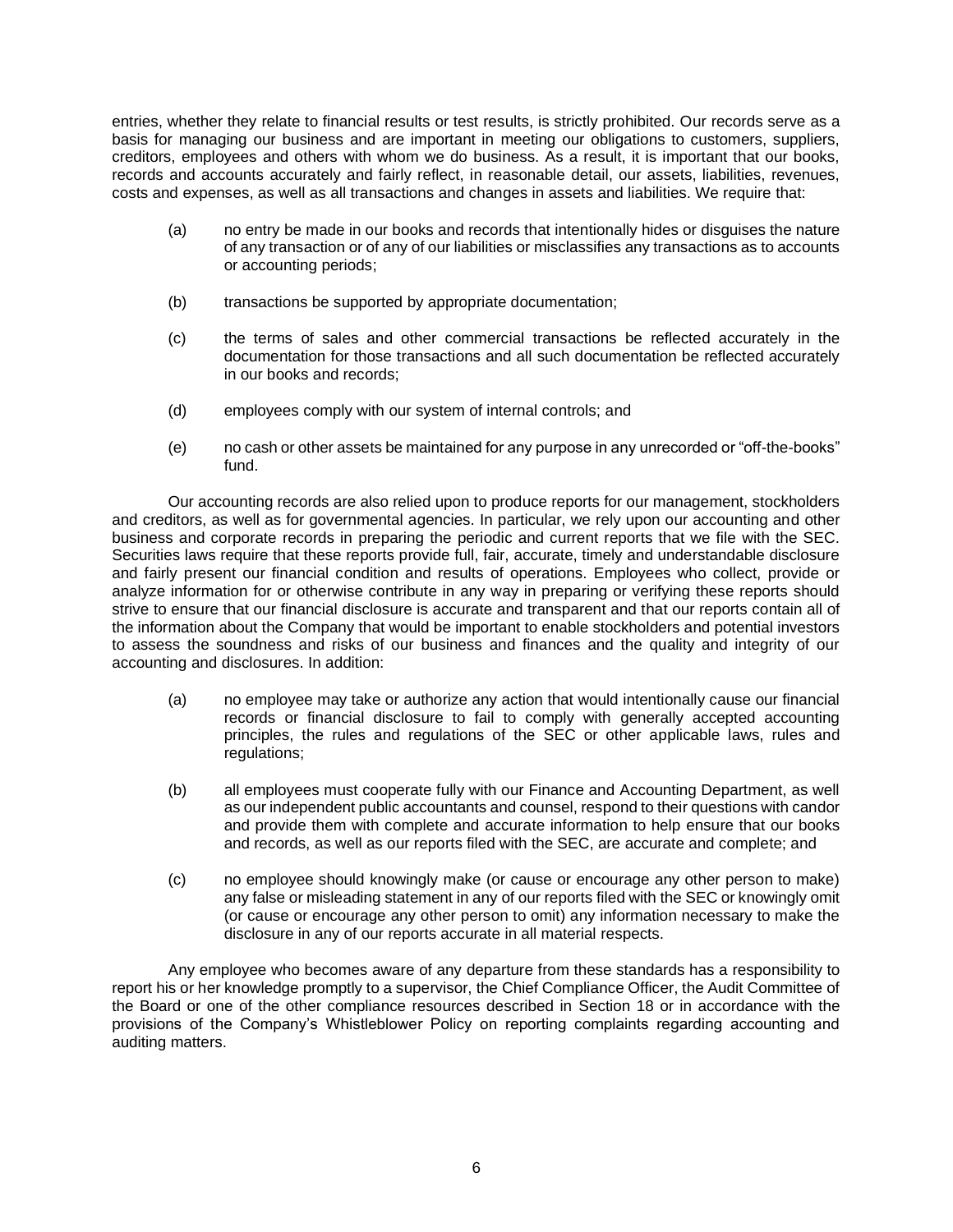#### **10. Fair Dealing**

We strive to outperform our competition fairly and honestly. Advantages over our competitors are to be obtained through superior performance of our products and services, not through unethical or illegal business practices. Acquiring proprietary information from others through improper means, possessing trade secret information that was improperly obtained, or inducing improper disclosure of confidential information from past or present employees of other companies is prohibited, even if motivated by an intention to advance our interests. If information is obtained by mistake that may constitute a trade secret or other confidential information of another business, or if you have any questions about the legality of proposed information gathering, you must consult your supervisor or the Chief Compliance Officer, as further described in Section 18.

You are expected to deal fairly with our customers, suppliers, employees and anyone else with whom you have contact in the course of performing your job. Be aware that the Federal Trade Commission Act provides that "unfair methods of competition in commerce, and unfair or deceptive acts or practices in commerce, are declared unlawful." It is a violation of the Act to engage in deceptive, unfair or unethical practices and to make misrepresentations in connection with sales activities.

Employees involved in procurement have a special responsibility to adhere to principles of fair competition in the purchase of products and services by selecting suppliers based exclusively on normal commercial considerations, such as quality, cost, availability, service and reputation, and not on the receipt of special favors.

### **11. Gifts and Entertainment**

Business gifts and entertainment are meant to create goodwill and sound working relationships and not to gain improper advantage with customers or facilitate approvals from government officials. The exchange, as a normal business courtesy, of meals or entertainment (such as tickets to a game or the theatre or a round of golf) is a common and acceptable practice as long as it is not extravagant. Unless express permission is received from a supervisor, the Chief Compliance Officer or the Audit Committee, gifts and entertainment cannot be offered, provided or accepted by any employee unless consistent with customary business practices and not (a) of more than token or nominal monetary value, (b) in cash, (c) susceptible of being construed as a bribe or kickback, (d) made or received on a regular or frequent basis or (e) in violation of any laws, provided, however, that this Section 11 does not apply to Health Care Professionals. This principle applies to our transactions everywhere in the world, even where the practice is widely considered "a way of doing business." Employees should not accept gifts or entertainment that may reasonably be deemed to affect their judgment or actions in the performance of their duties. Our customers, suppliers and the public at large should know that our employees' judgment is not for sale.

Under some statutes, such as the U.S. Foreign Corrupt Practices Act, giving anything of value to a government official to obtain or retain business or favorable treatment is a criminal act subject to prosecution and conviction. Furthermore, gratuities and payments to physicians and teaching hospitals must be in accordance with federal and state laws, including the federal Anti-Kickback Statute and Physician Payments Sunshine Act and similar state laws. Discuss with your supervisor or the Chief Compliance Officer any proposed entertainment or gifts if you are uncertain about their appropriateness.

### **12. Protection and Proper Use of Company Assets**

All employees are expected to protect our assets and ensure their efficient use. Theft, carelessness and waste have a direct impact on our profitability. Our property, such as office supplies, computer equipment, and buildings, are expected to be used only for legitimate business purposes, although incidental personal use may be permitted. You may not, however, use our corporate name, any brand name or trademark owned or associated with the Company or any letterhead stationery for any personal purpose.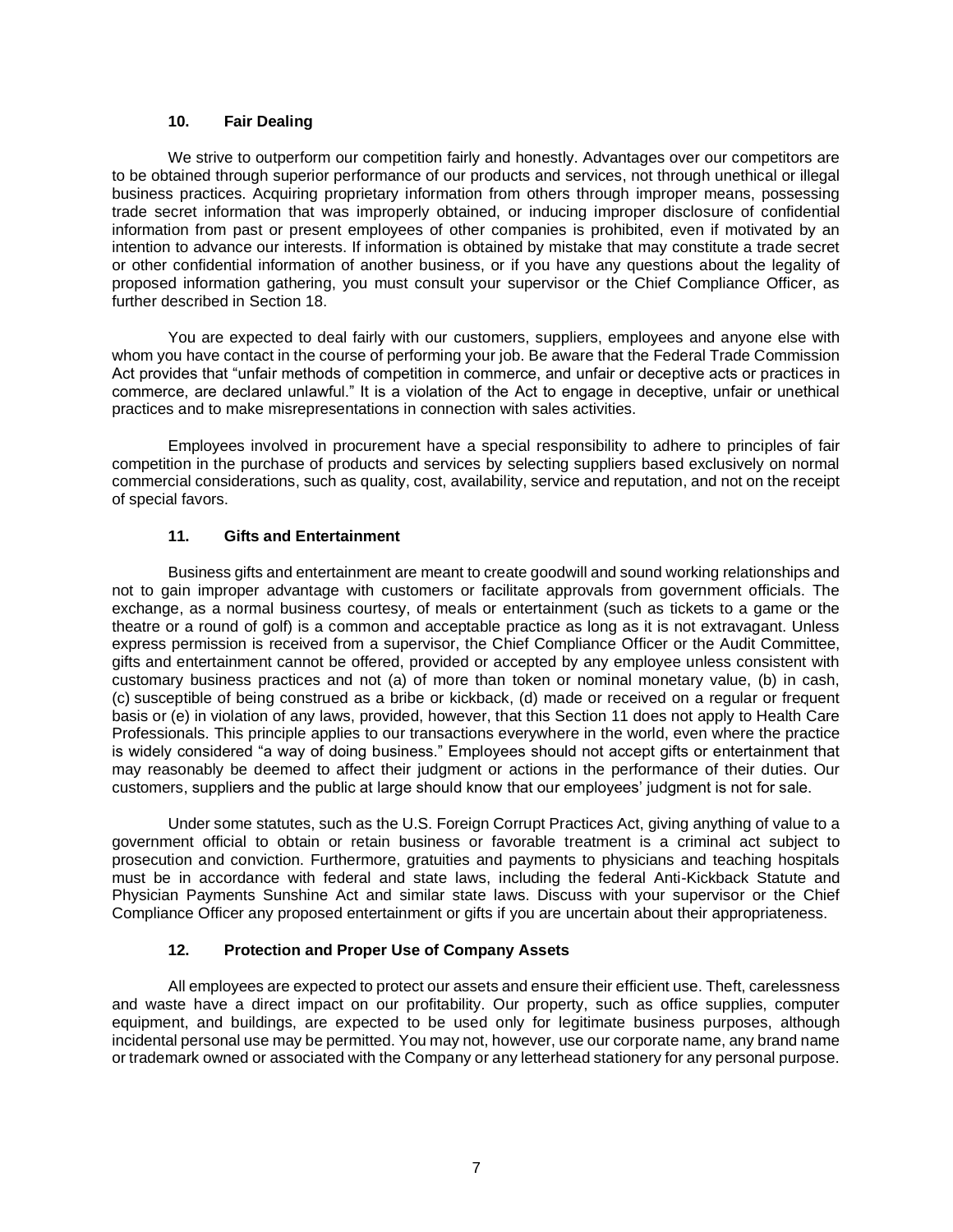You may not, while acting on behalf of the Company or while using our computing or communications equipment or facilities, either:

- (a) access the internal computer system (also known as "hacking") or other resource of another entity without express written authorization from the entity responsible for operating that resource; or
- (b) commit any unlawful or illegal act, including harassment, libel, fraud, sending of unsolicited bulk email (also known as "spam") or material of objectionable content in violation of applicable law, trafficking in contraband of any kind or any kind of espionage.

If you receive authorization to access another entity's internal computer system or other resource, you must make a permanent record of that authorization so that it may be retrieved for future reference, and you may not exceed the scope of that authorization.

Unsolicited bulk email is regulated by law in a number of jurisdictions. If you intend to send unsolicited bulk email to persons outside of the Company, either while acting on our behalf or using our computing or communications equipment or facilities, you should contact your supervisor or the Chief Compliance Officer for prior approval.

All data residing on or transmitted through our computing and communications facilities, including email and word processing documents, is the property of the Company and subject to inspection, retention and review by the Company, with or without an employee's or third party's knowledge, consent or approval, in accordance with applicable law. Any misuse or suspected misuse of our assets must be immediately reported to your supervisor or the Chief Compliance Officer.

#### **13. Confidentiality**

One of our most important assets is our confidential information. As an employee of the Company, you may learn of information about the Company that is confidential and proprietary. You also may learn of information before that information is released to the general public. Employees who have received or have access to confidential information should take care to keep this information confidential. Confidential information includes non-public information that might be of use to competitors or harmful to the Company or its customers if disclosed, such as business plans, scientific and technical strategies, financial information, information related to the Company's research, testing platforms and sequencing methods, data and results, inventions, works of authorship, trade secrets, processes, conceptions, formulas, patents, patent applications, licenses, suppliers, manufacturers, customers, market data, personnel data, personally identifiable information pertaining to our employees, customers or other individuals (including, for example, names, addresses, telephone numbers and social security numbers), and similar types of information provided to us by our customers, suppliers and partners. This information may be protected by patent, trademark, copyright and trade secret laws.

In addition, because we interact with other companies and organizations, there may be times when you learn confidential information about other companies before that information has been made available to the public. You must treat this information in the same manner as you are required to treat our confidential and proprietary information. There may even be times when you must treat as confidential the fact that we have an interest in, or are involved with, another company.

You are expected to keep confidential and proprietary information confidential unless and until that information is released to the public through approved channels (usually through a press release, an SEC filing or a formal communication from a member of senior management, as further described in Section 14). Every employee has a duty to refrain from disclosing to any person confidential or proprietary information about us or any other company learned in the course of employment here, until that information is disclosed to the public through approved channels. This policy requires you to refrain from discussing confidential or proprietary information with outsiders and even with other employees of the Company, unless those fellow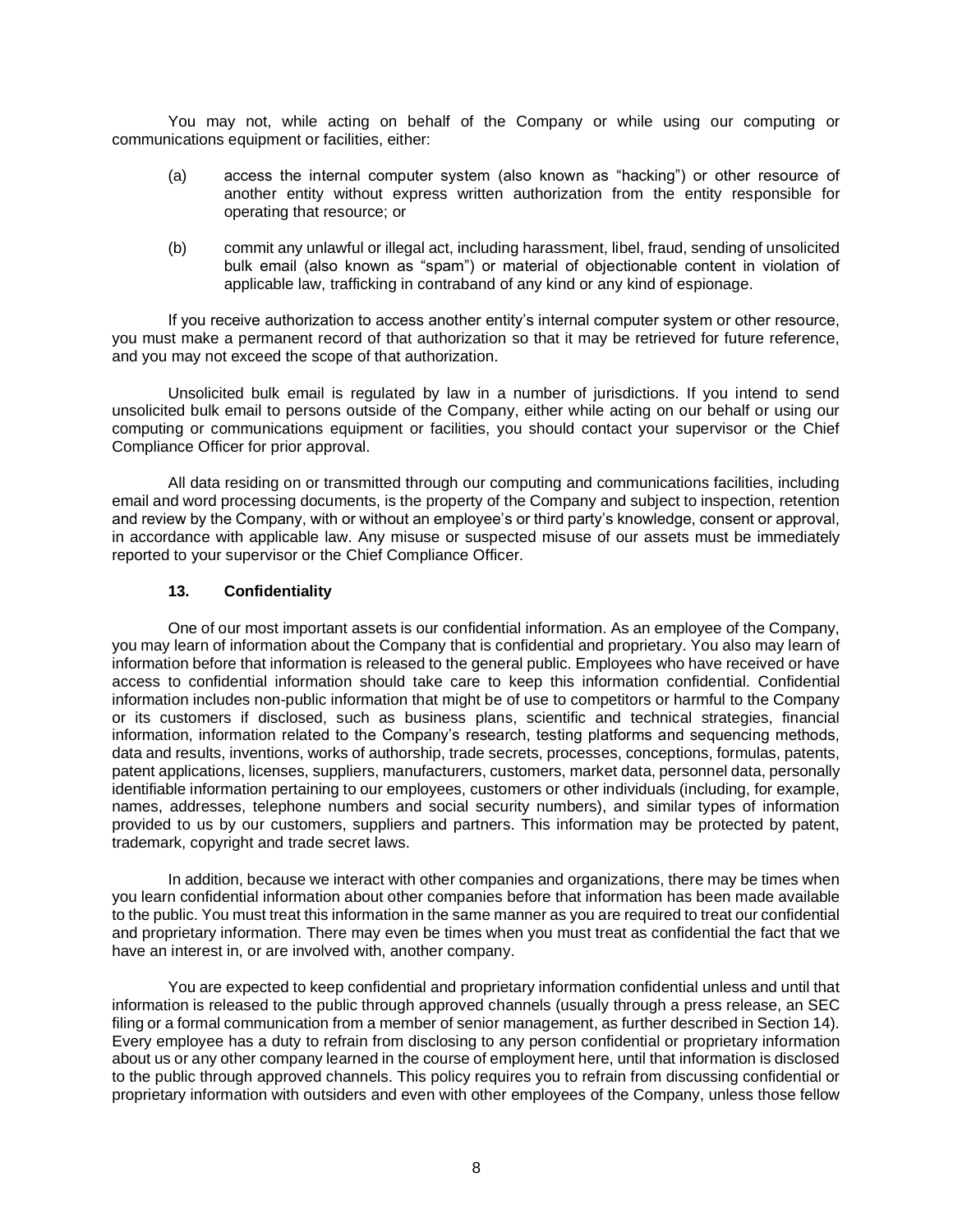employees have a legitimate need to know the information in order to perform their job duties. Unauthorized use or distribution of this information could also be illegal and result in civil liability and/or criminal penalties.

You should also take care not to inadvertently disclose confidential information. Materials that contain confidential information, such as memos, notebooks, computer disks and laptop computers, should be stored securely. Unauthorized posting or discussion of any information concerning our business, information or prospects on the Internet is prohibited. You may not discuss our business, information or prospects in any "chat room," regardless of whether you use your own name or a pseudonym. Be cautious when discussing sensitive information in public places like elevators, airports, restaurants and "quasipublic" areas in and around our place of business. All Company emails, voicemails and other communications are presumed confidential and should not be forwarded or otherwise disseminated outside of the Company except where required for legitimate business purposes.

In addition to the above responsibilities, if you are handling information protected by any privacy policy published by us, such as our website privacy policy, then you must handle that information in accordance with the applicable policy.

# **14. Media/Public Discussions**

It is our policy to disclose material information concerning Rani to the public only through specific limited channels to avoid inappropriate publicity and to ensure that all those with an interest in the company will have equal access to information. All inquiries or calls from the press and financial analysts should be referred to the Company's Chief Executive Officer ("*CEO*") or Chief Financial Officer ("*CFO*"). We have designated our CEO and CFO as our official spokespersons for financial matters. We have designated our CEO and CFO as our official spokespersons for scientific, clinical, technical and other related information. Unless a specific exception has been made by the CEO or CFO, these designees are the only people who may communicate with the press on behalf of the Company. You also may not provide any information to the media about us off the record, for background, confidentially or secretly.

## **15. Health Care Professional Interactions**

The Company is firmly committed to complying with all laws and regulations governing its interactions with Health Care Professionals. Agents and employees of the Company may not engage in any conduct that unlawfully induces anyone to refer patients or to purchase, recommend, use, or arrange for the purchase or use of, Company products or services. The term "*Health Care Professional*" or "*HCP*" means any individual or entity involved in providing health care services and/or items to patients, which purchase, recommend, use, arrange for the purchase the Company's products or services. This includes, but is not limited to, physicians, nurses, nurse practitioners, physician assistants, operating room staff, physical therapists, all hospital employees regardless of title or level, and all employees of HCPs.

## **16. Patient Information**

Patient information must not be accessed, removed, discussed with, or disclosed to unauthorized persons, either within or outside the Company, without proper consent. All individuals having access to confidential patient information are bound by strict ethical and legal restrictions on the release of medical data. No individual therefore may disclose to a third party, including his/her own family, information learned from medical records, patient accounts, management information systems, or any other confidential sources during the course of his/her work. No individual may access confidential information which they do not have a "need to know" to carry out their job duties. Individuals may not access, release, or discuss the medical information of others without proper consent, unless the individual must do so to carry out specific assigned job functions.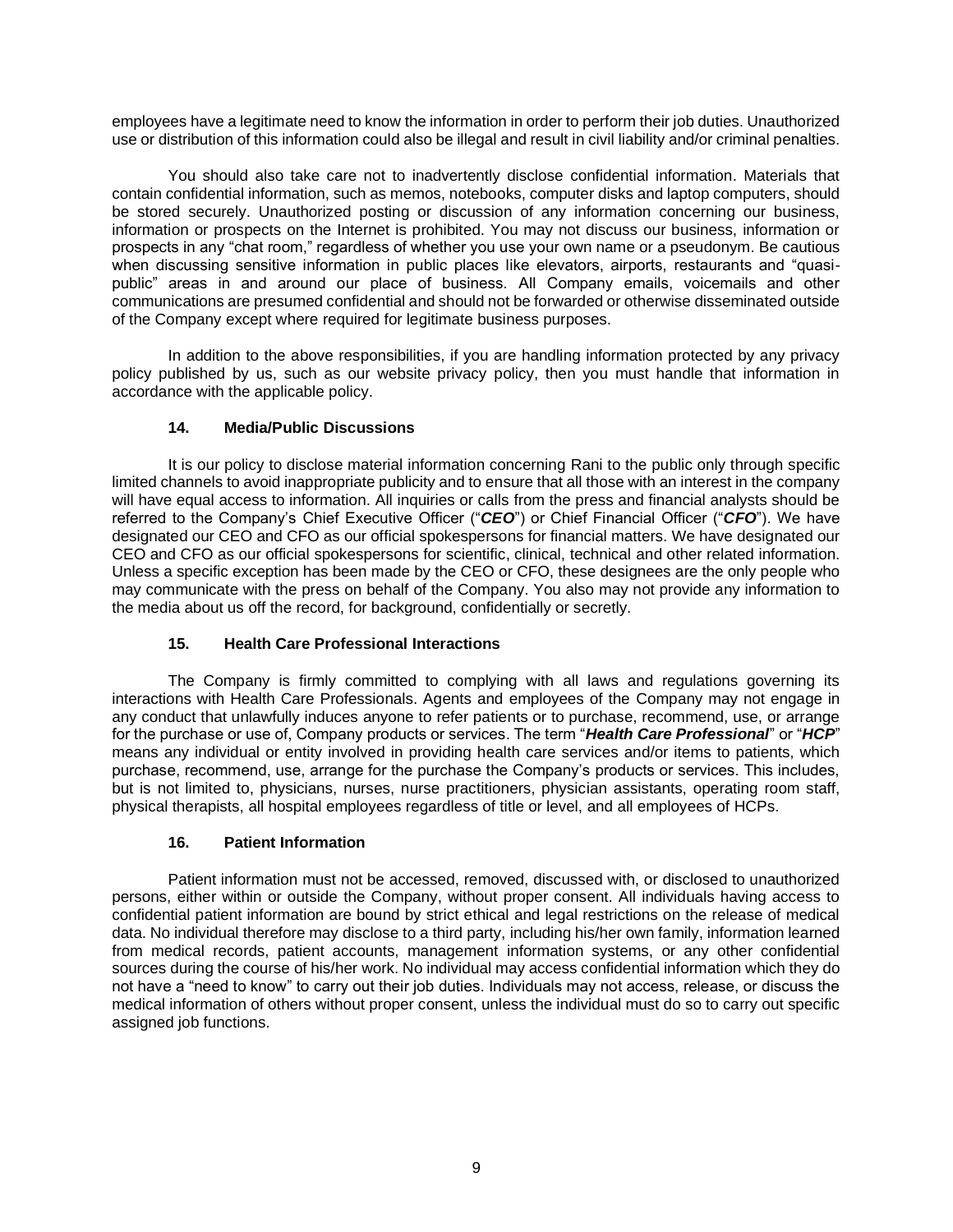### **17. Waivers**

Any waiver of this Code for executive officers (including, where required by applicable laws, our principal executive officer, principal financial officer, principal accounting officer or controller (or persons performing similar functions)) or directors may be authorized only by our Board of Directors or, to the extent permitted by the rules of The Nasdaq Stock Market LLC and our Corporate Governance Guidelines, a committee of the Board and will be disclosed to stockholders as required by applicable laws, rules and regulations.

### **18. Compliance Standards and Procedures; Compliance Resources**

To facilitate compliance with this Code and other Company compliance policies, we have implemented a program of Code awareness, training and review. We have appointed a Chief Compliance Officer to oversee this program. The Chief Compliance Officer is a person to whom you can address any questions or concerns. In addition to fielding questions or concerns with respect to potential violations of this Code, the Chief Compliance Officer is responsible for:

- (a) investigating possible violations of the Code;
- (b) training new employees in Code policies;
- (c) conducting annual training sessions to refresh employees' familiarity with the Code;
- (d) distributing copies of the Code annually via email and the Company's secure internal human resources website to each employee with a reminder that each employee is responsible for reading, understanding and complying with the Code;
- (e) updating the Code as needed and alerting employees to any updates, with appropriate approval of the Board of Directors, as appropriate, to reflect changes in the law, Company operations and in recognized best practices, and to reflect the Company's experience; and
- (f) otherwise promoting an atmosphere of responsible and ethical conduct.

Your most immediate resource for any matter related to the Code is your supervisor. He or she may have the information you need or may be able to refer the question to another appropriate source. There may, however, be times when you prefer not to go to your supervisor. In these instances, you should feel free to discuss your concern with the Chief Compliance Officer. If you are uncomfortable speaking with the Chief Compliance Officer because he or she works in your department or is one of your supervisors, please contact the CEO. Of course, if your concern involves potential misconduct by another person and relates to questionable accounting or auditing matters under the Company's Whistleblower Policy, you may report that violation as set forth in such policy.

## **19. Clarifying Questions and Concerns; Reporting Possible Violations**

If you encounter a situation or are considering a course of action and its appropriateness is unclear, discuss the matter promptly with your supervisor or the Chief Compliance Officer; even the appearance of impropriety can be very damaging and should be avoided.

If you are aware of a suspected or actual violation of laws, regulations, the Code or any other Company policy, you have a responsibility to report it. You are expected to promptly provide a compliance resource with a specific description of the violation that you believe has occurred, including any information you have about the persons involved and the time of the violation. Further, the Company encourages and expects each of us to report when we feel we are being pressured to compromise standards that may lead to a potential violation. Please report these matters directly to your manager, Compliance (svai@ranitherapeutics.com) or VP of Human Resources (bella@ranitherapeutics.com). We will take